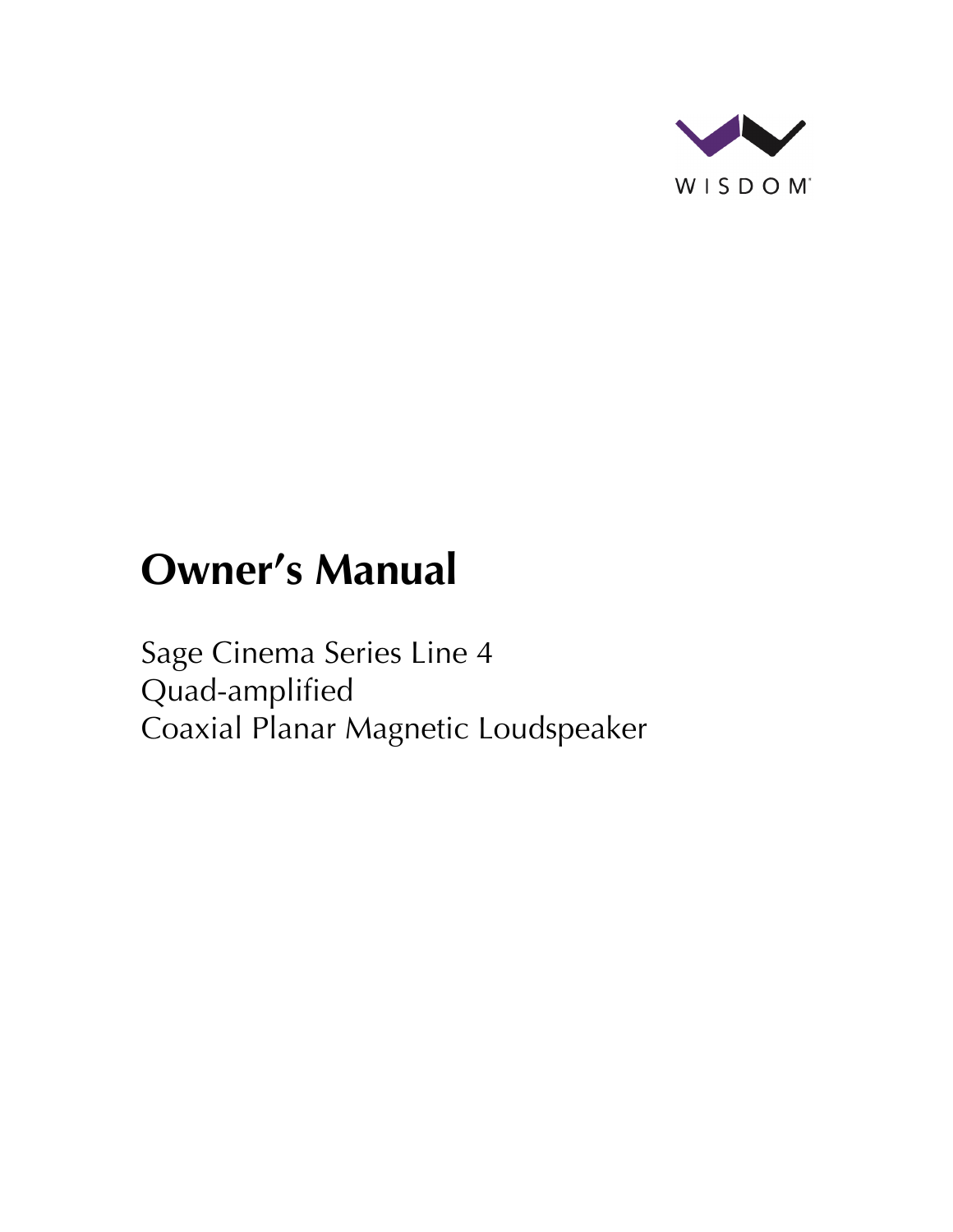### **Table of Contents**

**Introduction | 3**

**Overview | 3**

**Unpacking and Installing the Line 4 | 7**

**Your Line 4 and Subwoofers | 11**

**Care and Maintenance | 12**

**North American Warranty | 13**

**Obtaining Service | 14**

**Specifications | 15**

**Dimensions | 16**

### **DOCUMENT CONVENTIONS**

This document contains general safety, installation, and operation instructions for the Wisdom Audio Sage Cinema Series Line 4 Loudspeaker. It is important to read this document before attempting to use this product. Pay particular attention to:

**WARNING: Calls attention to a procedure, practice, condition or the like that, if not correctly performed or adhered to, could result in injury or death.** 

**CAUTION: Calls attention to a procedure, practice, condition or the like that, if not correctly performed or adhered to, could result in damage to or destruction of part of or the entire product.** 

*Note: Calls attention to information that aids in the installation or operation of the product.*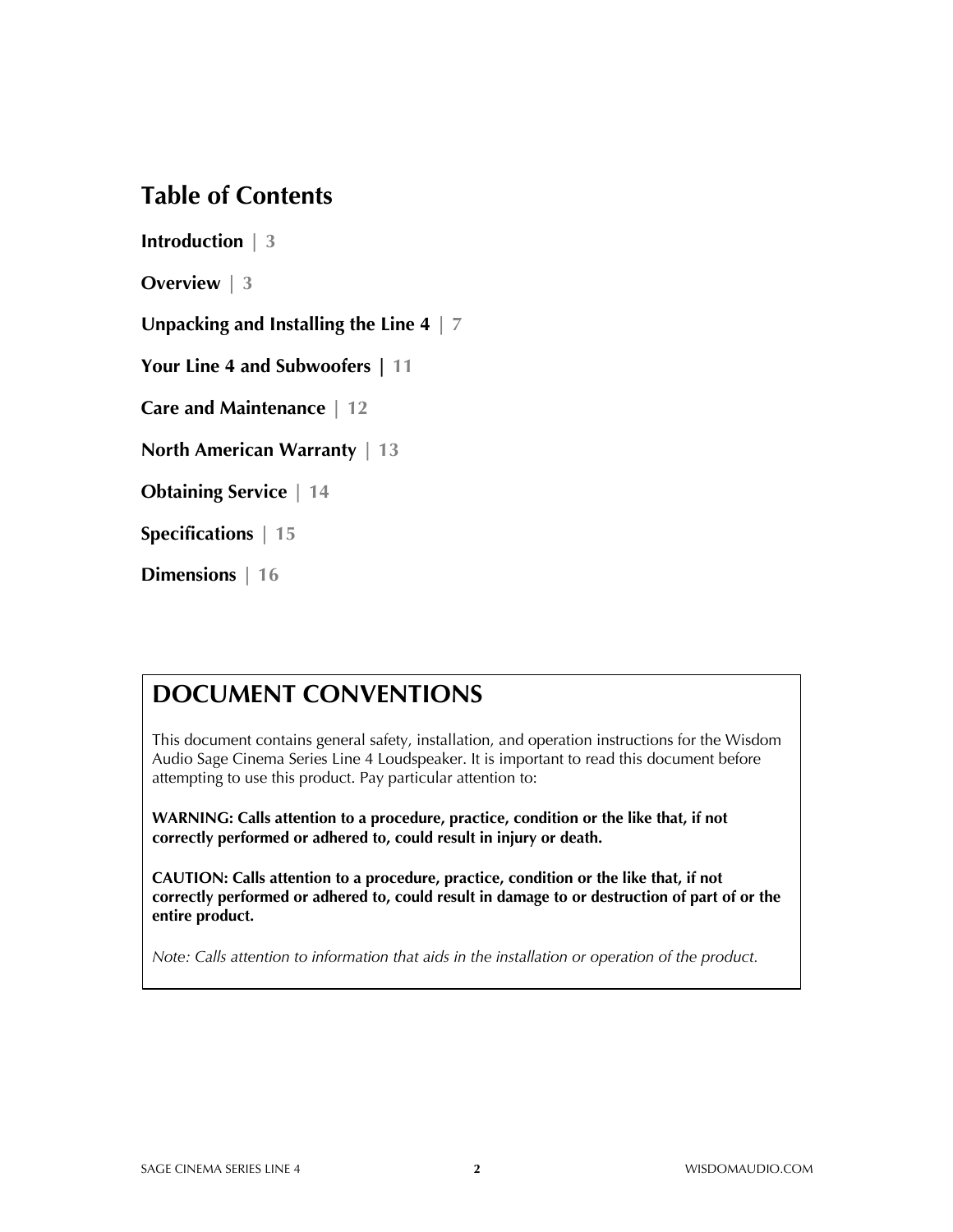# **Introduction**

Congratulations on purchasing your Wisdom Audio system. It incorporates many design features engineered to give you decades of pleasure and performance. Many of these design choices are uncommon among loudspeaker manufacturers and bear some explanation. See the following section entitled "Overview" for more information.

Our unique driver designs and our emphasis on achieving real-world performance account for the "system" approach taken. These are not speakers that are simply connected to speaker wires and promptly forgotten. We recognize that setting up a Wisdom Audio system can be a bit more involved than connecting a common set of loudspeakers, which is why we recommend that our systems be engineered and calibrated by Factory Personnel.

Your **Sage Cinema Line 4** loudspeakers are specifically designed to avoid the compromises inherent in conventional speaker designs. There are no passive crossover components inside the speaker. Instead, there are direct connections from the amplifiers to their respective High-Pass and Low-Pass drivers and an external active crossover is used, such as the ones inside of our Wisdom SA-DSP (Digital Signal Processing) Amplifiers. It is truly a "system" design, and not merely a collection of loudspeaker drivers in a box. Please contact us to learn which products/amplifiers/ surround processors outside of our DSP Amplifiers will work with our speakers and subwoofers. **Info@wisdomaudio.com** 

# **Overview**

Your **Sage Cinema Series Line 4** loudspeakers take advantage of several critical technologies to deliver a level of performance that has never been available in a loudspeaker that intruded so modestly on your living space. In fact, this level of performance has rarely been attained, regardless of the space and budget at one's disposal.

Since several of these technologies cannot readily be found elsewhere, we will take the time to describe them in more detail than would be necessary for more conventional designs.

Our planar magnetic drivers use an advanced, thin film membrane to move the air. This film can respond instantly to the smallest detail in the signal. It has vastly less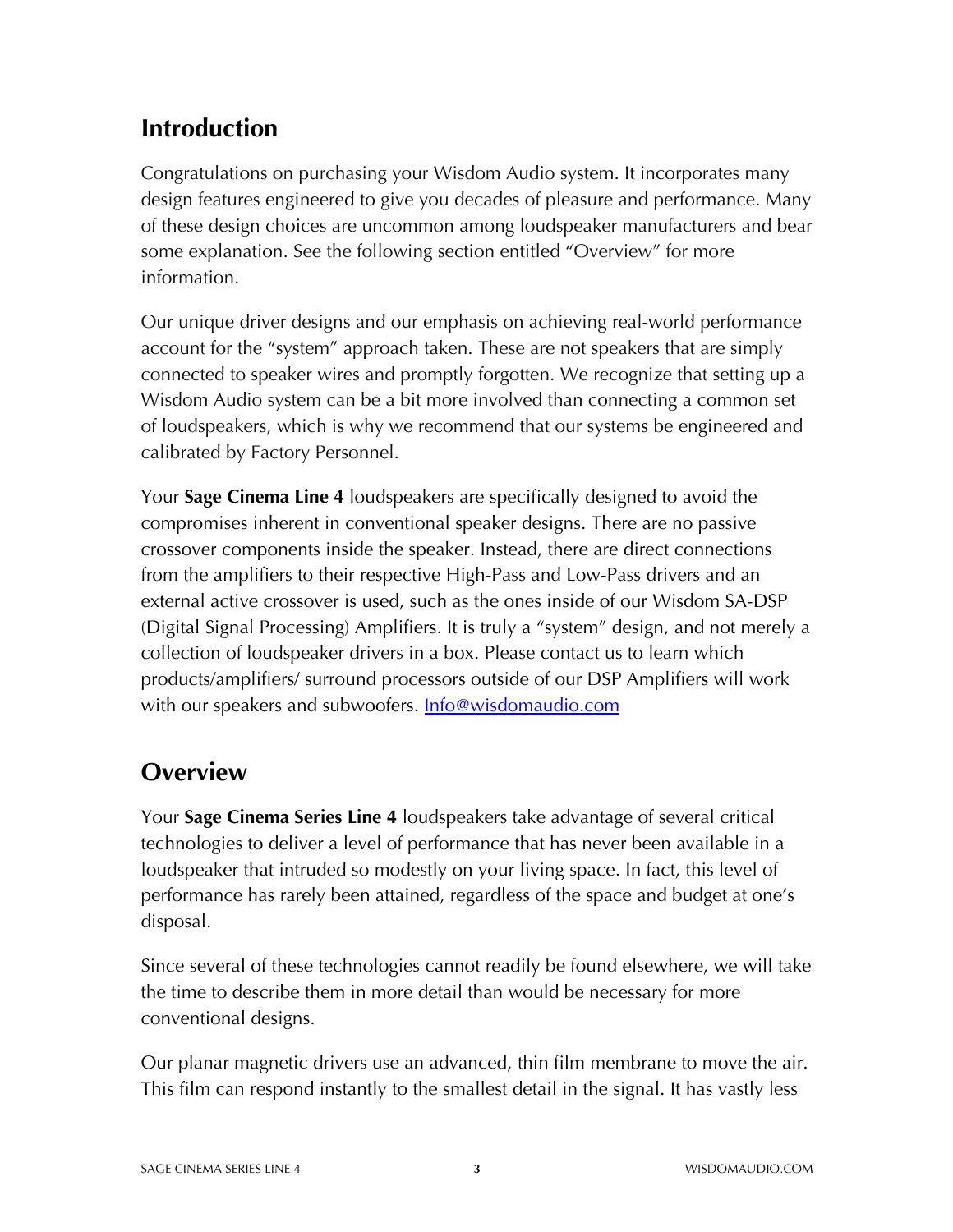inertia than traditional "cone & dome" drivers, so the signal is never blurred in any way.

One of the most remarkable things about the sound of well-designed planar magnetic speakers is their lack of thermal or dynamic compression. There are several reasons for this:

- The lightweight diaphragm responds quickly to even the smallest signals yet is robust enough to handle a great deal of power.
- The voice coil is laid out at and is exposed to the air on both sides; the large resulting surface area dissipates heat extremely quickly and efficiently.
- Since heat does not build up in the voice coil (as it does in conventional dynamic drivers), the load seen by the amplifier does not change at high power levels.

When you become accustomed to the sound of your new **Sage Cinema Series Line 4** speakers, conventional speakers sound a bit bland and lifeless. You may also discover yourself hearing details at even modest levels on the Line 4 that were previously inaudible even at loud volumes on more conventional speakers.

The "voice coil" in the planar magnetic driver is spread out over a large, at area that is exposed to the open air. As such, when a huge transient comes along, any heat that is generated is immediately dissipated. This compares quite favorably to other designs in which the voice coil is buried inside a massive piece of metal, where the heat has effectively no place to go.

The excellent heat dissipation of these drivers makes them remarkably reliable. Planar magnetic speakers can handle a great deal of power without undue stress or audible strain. In fact, for a given size, they can handle *many times* the power of a traditional dynamic driver.

Because the conductor of a planar magnetic driver is essentially a long, thin wire, it presents a purely resistive load to the amplifier. This is comparable to the simple test loads that amplifier companies use when measuring their amplifiers to show how terrific they are. As such, you can be assured that your amplifiers will sound and work their best.

Authoritative, deep bass requires that you move a lot of air. We have chosen to use dynamic woofers for the bass because they can provide excellent performance at lower frequencies.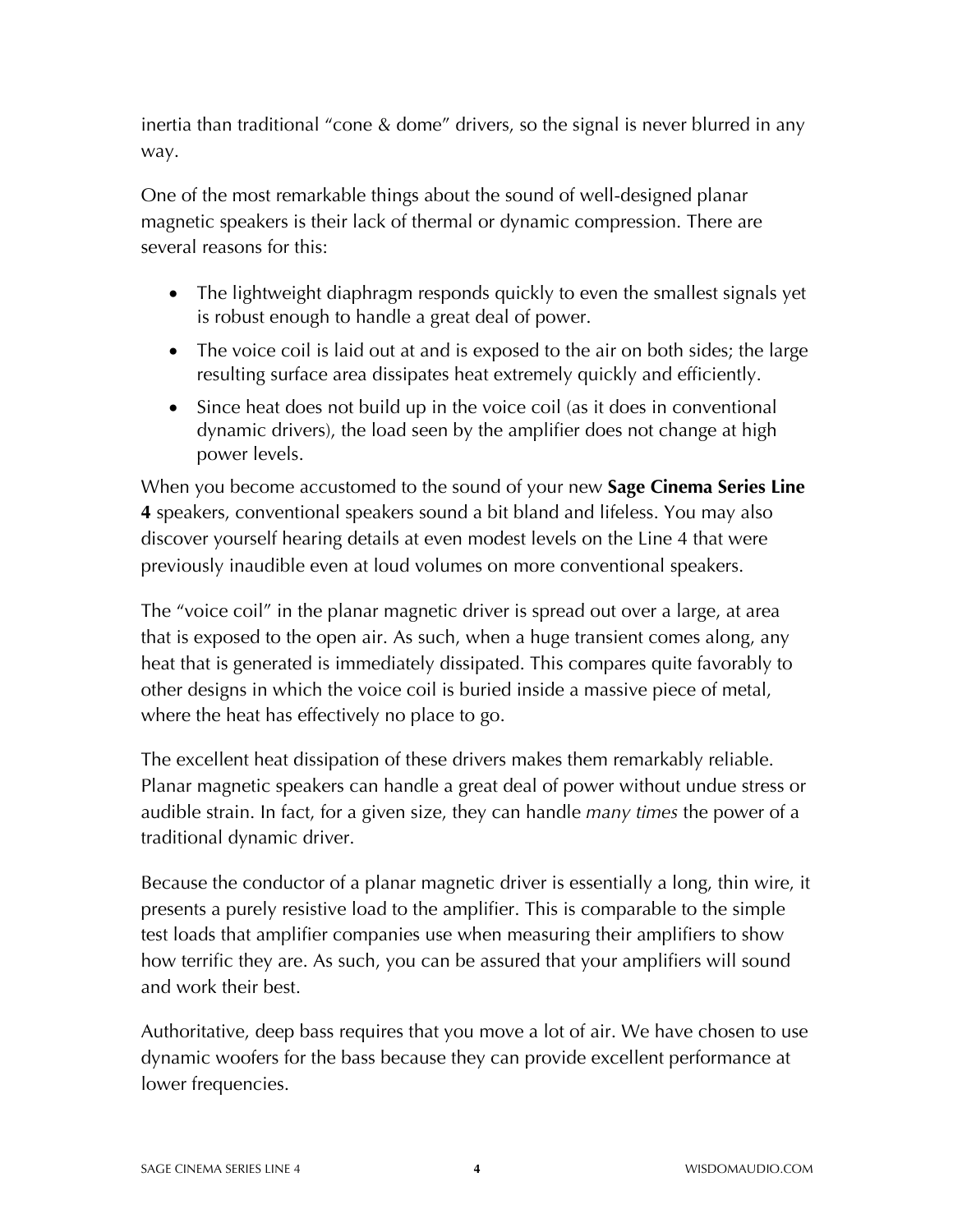To get comparable bass performance from a planar magnetic design, you would need to have a huge speaker that would be impractical in most domestic living spaces. It simply makes more sense to use the best transducer technology in each area of the reproduced spectrum. One of Wisdom Audio's strengths is in seamlessly blending these technologies — particularly important given the high standards set by our planar magnetic drivers.

Of course, the dynamic woofers themselves must be rather extraordinary to "keep up" with the planar magnetic drivers right up to the crossover frequency.

Our woofers are different because they must be to do their job. Specifically, we need highly dynamic, uncompressed bass (to keep up with the planar magnetic drivers) that does not depend on a critical amount of enclosure volume (since these speakers are mounted in your wall and use the space inside the wall as their "enclosure"). These two design goals require rather extraordinary attention to myriad details.

The motor and suspension system of these woofers therefore includes all the critical damping required for optimal operation. (In most speakers, the woofers depend on the air trapped inside their enclosures as an additional "spring" to help them behave properly.) Technically, this approach is known as an "infinite baffle" design. In practice, the volume of air behind the speaker does not have to be infinite, of course. It just needs to be large enough to not act like an acoustic "spring". Recommended and minimum enclosure volumes for the speaker are listed in the Specifications section and repeated on the Dimensions page.

Many speakers include a mid-bass "bump" in their response to give the illusion of going deeper in the bass than they actually do. Unfortunately, this "bump" makes blending them seamlessly with a high-quality subwoofer almost impossible.

The **Sage Cinema Series Line 4** has been designed to optimally crossover at 80 Hz which is the most common bass management transition used to integrate with subwoofer(s).

### **Line Source Speakers**

Almost all loudspeakers radiate sound into the room as imperfect "point sources". This means that most of the energy they put into the room expands as an ever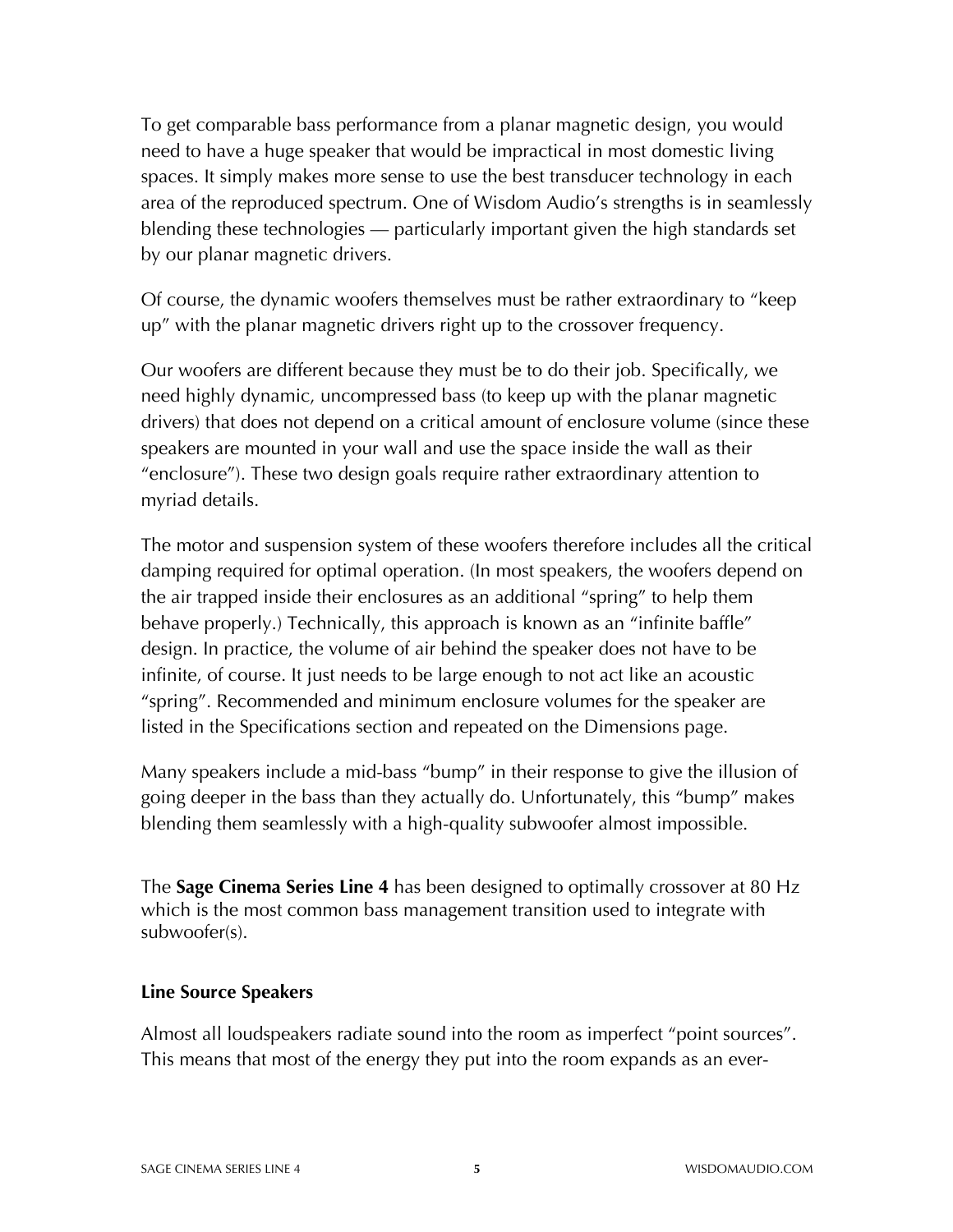enlarging sphere, as though emerging from a single point in space. This results in a multitude of reflections from the ceiling and floor that can degrade sound quality.



By contrast, the **Sage Cinema Series Line 4** speakers radiate sound as a "line source". The sound moves into the room as an expanding cylinder, rather than as an expanding sphere – as though from a vertical line suspended in space.



Line source speakers provide two significant advantages:

- Ceiling and floor reflections are minimized, resulting in greatly reduced interference, letting you hear more of the speaker and less of the room.
- The sound pressure level (SPL) throughout the room is much more evenly distributed, making it much easier to set the "right" volume, no matter where the audience is seated.

To achieve this highly desirable line source behavior, it is essential to have a tall and slim driver. (Simply stacking multiple "cone & dome" high frequency drivers does not create a proper line source. Instead, it creates a *series* of point sources, which end up interfering with each other). With Wisdom Audio's planar magnetic technology, it becomes possible to have drivers that are *extremely* tall and slim.

Because of this shape, the sound (even at high frequencies) is distributed uniformly across the width of the room from a driver that "looks" only less than an inch wide acoustically. However, the sound is launched in a much more directional way vertically. By minimizing early reflections from the ceiling and the floor, the clarity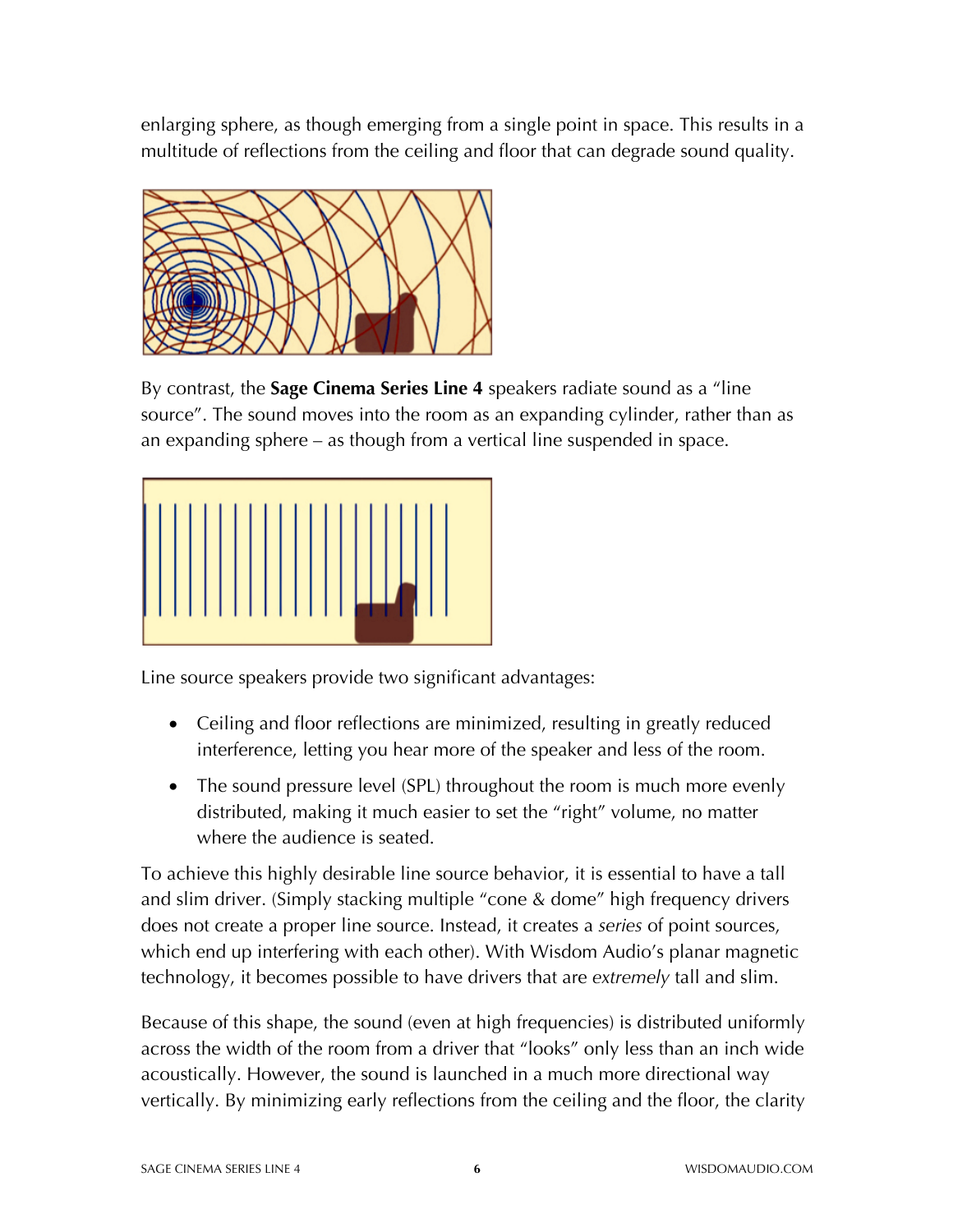of the system is greatly enhanced. This is heard in both tremendous musical detail and in much-improved dialog intelligibility.

For more detailed information on planar magnetic drivers and the difference between point source and line source speakers please visit wisdomaudio.com.

# **Unpacking & Installing the Line 4**

Each module of the Wisdom Audio **Sage Cinema Line 4** speaker is a substantial piece of equipment. Please exercise caution when unpacking your Sage Cinema speakers to ensure that you do not strain yourself from its (perhaps unexpected) weight.

**CAUTION:** Do not attempt to lift your Line 4 modules while bending or twisting from the waist. Use your legs for lifting, not your back. Always stand as straight as possible and keep the Line 4 close to your body to reduce strain on your back.

**After unpacking your Line 4 modules, keep all packing materials for future transport.** If you need to ship your speaker, only the original, purpose-designed shipping carton is acceptable. Any other method of ship- ping this product runs a significant risk of damage to the speaker – damage that would not be covered by the warranty. (If you lose your packaging and need to ship your speakers, replacement packaging can be purchased from Wisdom Audio.)

# **Mounting the Line 4**

The **Sage Cinema Line 4** is designed to take advantage of hidden installations in which it will be located either behind an acoustically transparent screen or behind stretched fabric. It may be mounted either as an in-wall or as an on- wall speaker, or in/on the ceiling.

The flexible mounting brackets provided with the Line 4 allow many possible mounting options, depending on what you choose to use as your reference surface. The beveled back edges of the speakers also may be used as a wire chase in situations where space is tight.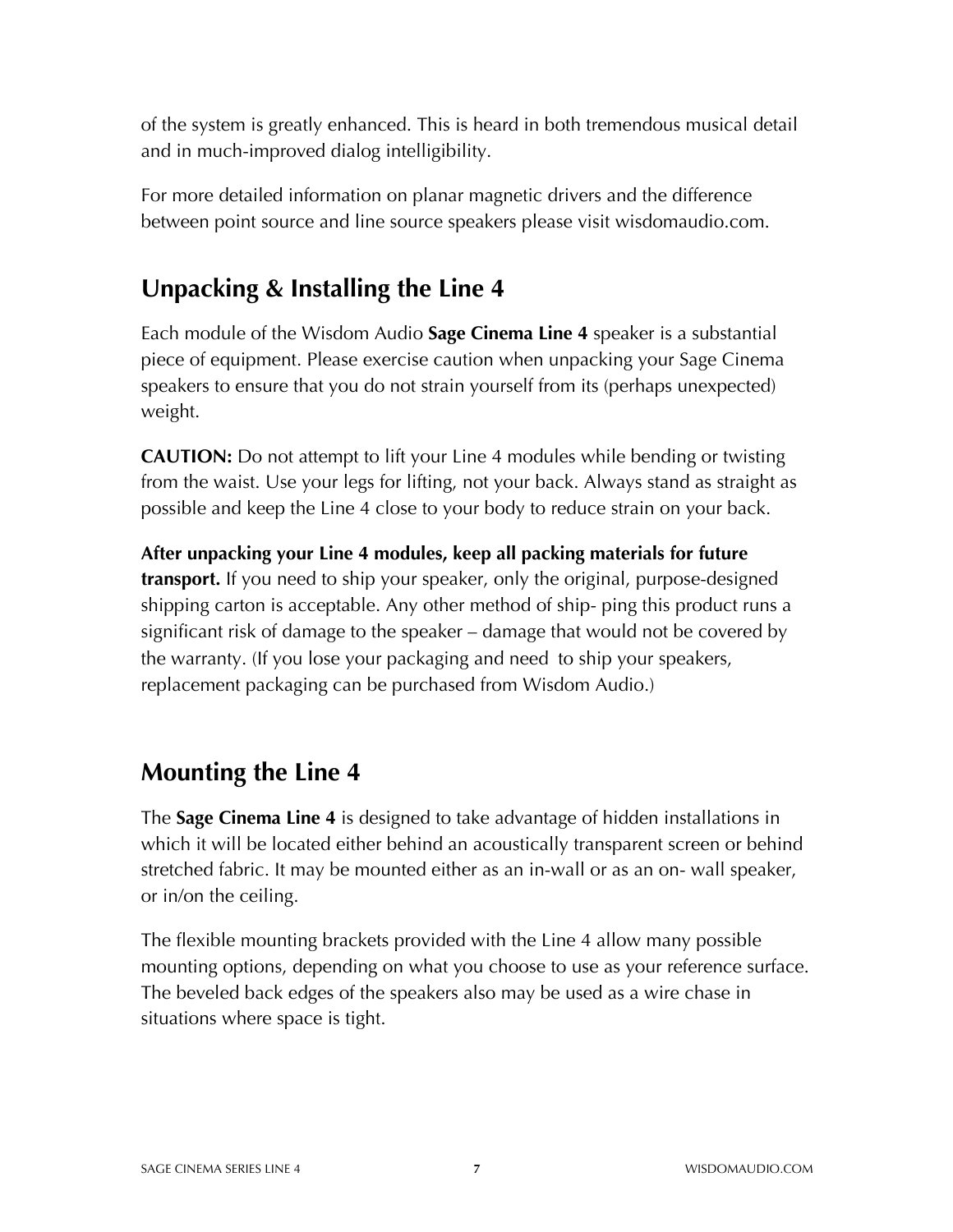# **Proper Planar Placement for front L&R and Rear Surrounds**

When using the Line 4 for front L&R and or Rear Surrounds the planar drivers should always be placed on the inside (shown below) in a front screen wall LCR example.



**The Importance of a Baffle Wall**

Whether used as an in-wall or as an on-wall speaker, the Line 4 is optimized for use on a solidly constructed surface. It should not be mounted in open framing, as this results in improper low frequency loading and many early reflection and diffraction effects that adversely affect performance.

When used in an in-wall configuration, the framing must be 2<sup>"</sup> x 6" or deeper, as the Line 4 is designed to take full advantage of the 5.5" depth found in such framing. Ideally, each loudspeaker is "framed in" much as a window would be framed in. This approach provides the most solid support of the loudspeaker and surrounding the face of the speaker with either the drywall or plywood wall surface provides both bass reinforcement and the fewest reflection and diffraction problems.

# **Wall Construction Suggestions**

Having a solidly built wall is essential for getting the best performance out of any wall-mounted speaker. After all, the wall may not move as much as the speaker diaphragms, but it has *vastly* more surface area. If it resonates even a bit, it can and will color the sound greatly.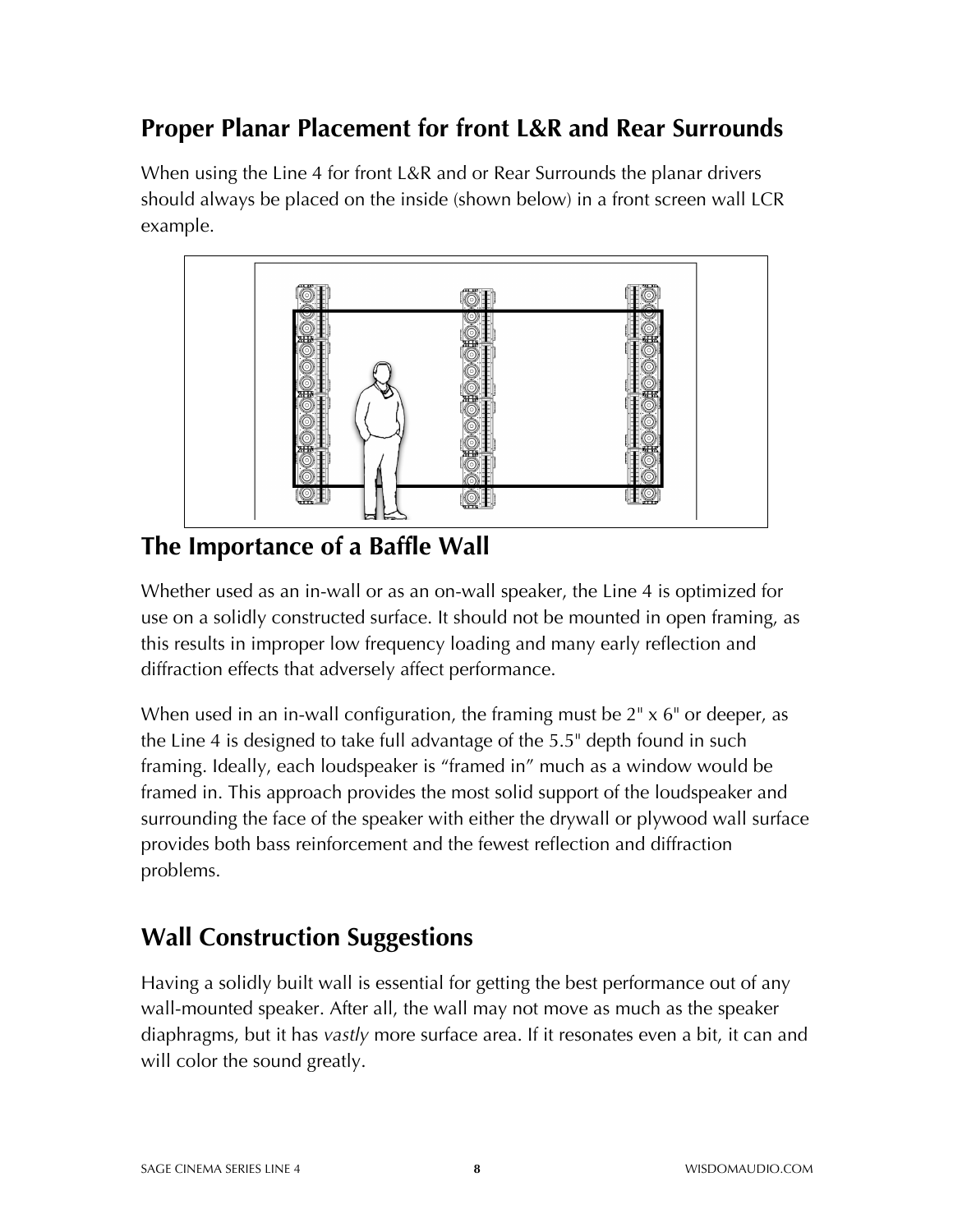#### **Hence, some suggestions:**

- **1. Using the supplied "ears", screw the speakers to the surrounding framing rather than to the wall surface (sheet rock, plywood, whatever).** The simplest way to do this is to frame in around the speaker locations so there is only an inch or two of space between the speakers and the surrounding studs. If you are building the walls anyway, the incremental cost of a few extra studs is small. But it will pay off in quieter walls.
- **2. Use specially designed drywall, such as Quiet Rock.** Quiet Rock is a specialized form of sheet rock which has some con- strained-layer damping built into each sheet. More information atwww.quietrock.com
- **3. Consider using double-wall construction with a flexible adhesive layer.** The best-known of these products is Green Glue; more information is at http://www.greengluecompany.com. Plan on using it between the two layers of a double-layered wall.
- **4. Always create a smooth Baffle Wall from which the sound of the speaker can emanate with as little interference as possible.** You can and probably should plan on applying acoustic treatments to some of the room surfaces. But make sure that the area around each of the speakers is absorptive rather than diffusive or reflective. And do not simply leave the studs bare and wide open, figuring that the stretched fabric will make it all better. Cut a hole in the wall's surface just large enough for the face of the speaker itself and adjust the mounting brackets so that the face of the speaker is flush with the face of the wall.
- **5. If you are doing a front projection system, choose an acoustically transparent screen material, and cover everything except the speakers themselves with absorption on that front wall.** Other parts of the room's décor may or may not lend themselves to being covered with fabric. But the front wall will be largely covered, so take ad- vantage of the ease with which you can reduce early reflections from the front wall, and back-andforth slap echoes along the length of the room.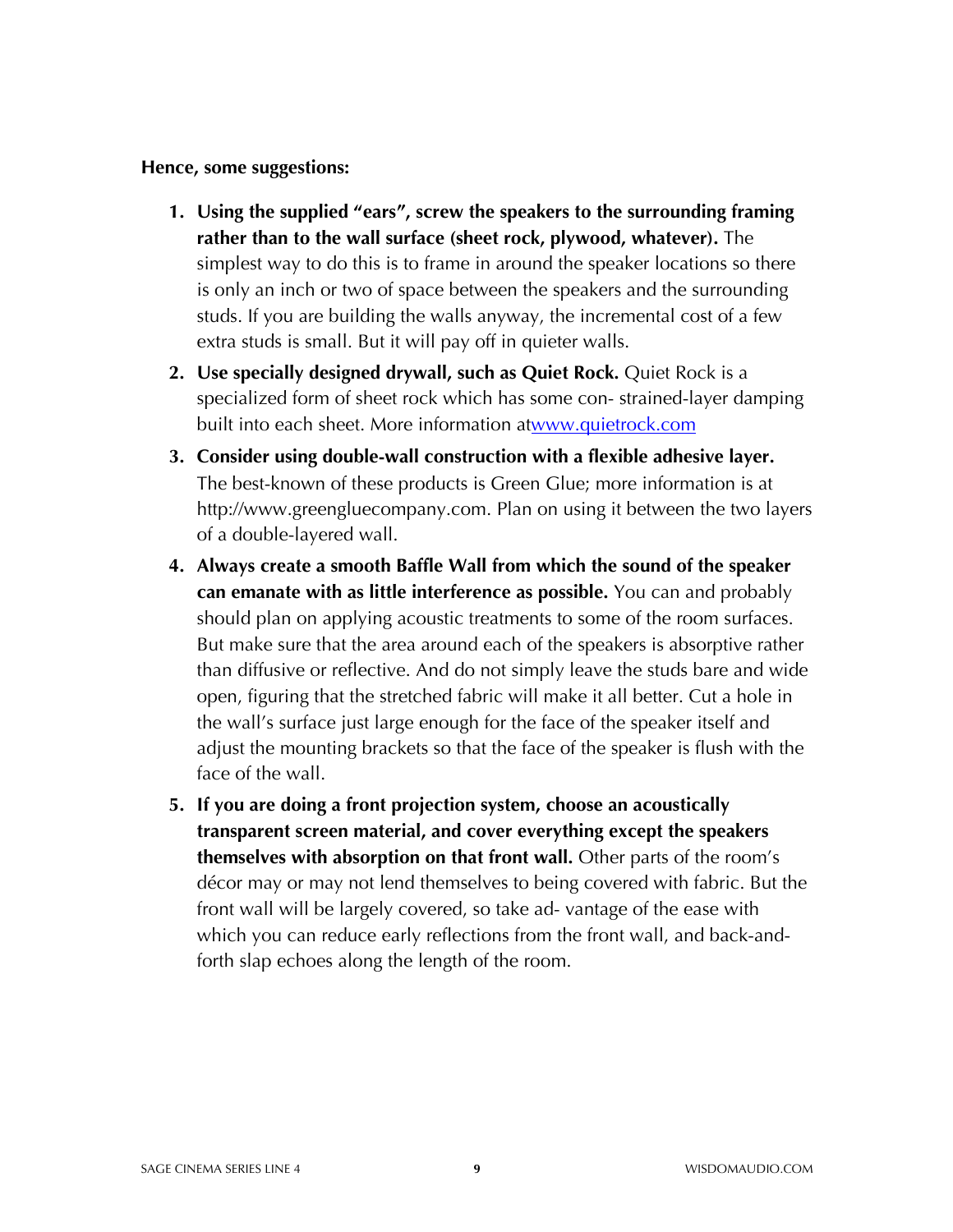# **Making the Line 4 Connections**

As with any system, you should make changes to the connections only when the power is turned off to avoid any chance of inadvertently causing a problem (such as a short-circuit).



### **Active (Bi-Amped) Design**

The Sage Cinema Line 4 is designed to be quad amplified. There are no passive crossover components inside the speaker; instead, there are direct connections from the amplifiers to their respective drivers.

When using a Wisdom Approved external active crossover; four sets of speaker wires are required for each Sage Cinema Line 4 loudspeaker: two pair for the two of the woofer (low pass) sections, and a separate two pair for the planar magnetic (high pass) sections that handles the midrange and treble.

We recommend using heavy-gauge speaker wire, the gauge will vary dependent on your speaker run length. Please consult an authorized dealer to determine what gauge would be best for your application.

For the purposes of this manual, we will assume that you have already connected the approved DSP Amplifiers/Processor with Active Crossovers and PEQ as per the instructions found in its manual. As such, you should have signal coming from your source component(s) to a preamp/processor, and then on to the signal that is split into low-pass and high-pass sections, with the low-pass section going to one or more Wisdom Audio SA Series amplifiers, and the high-pass section going to additional SA Series amplifiers, which will drive the planar magnetic panels.

Connect the outputs of your Wisdom Audio SA Series amplifier to the first woofer section (either top or bottom), taking care to get both the channel assignments and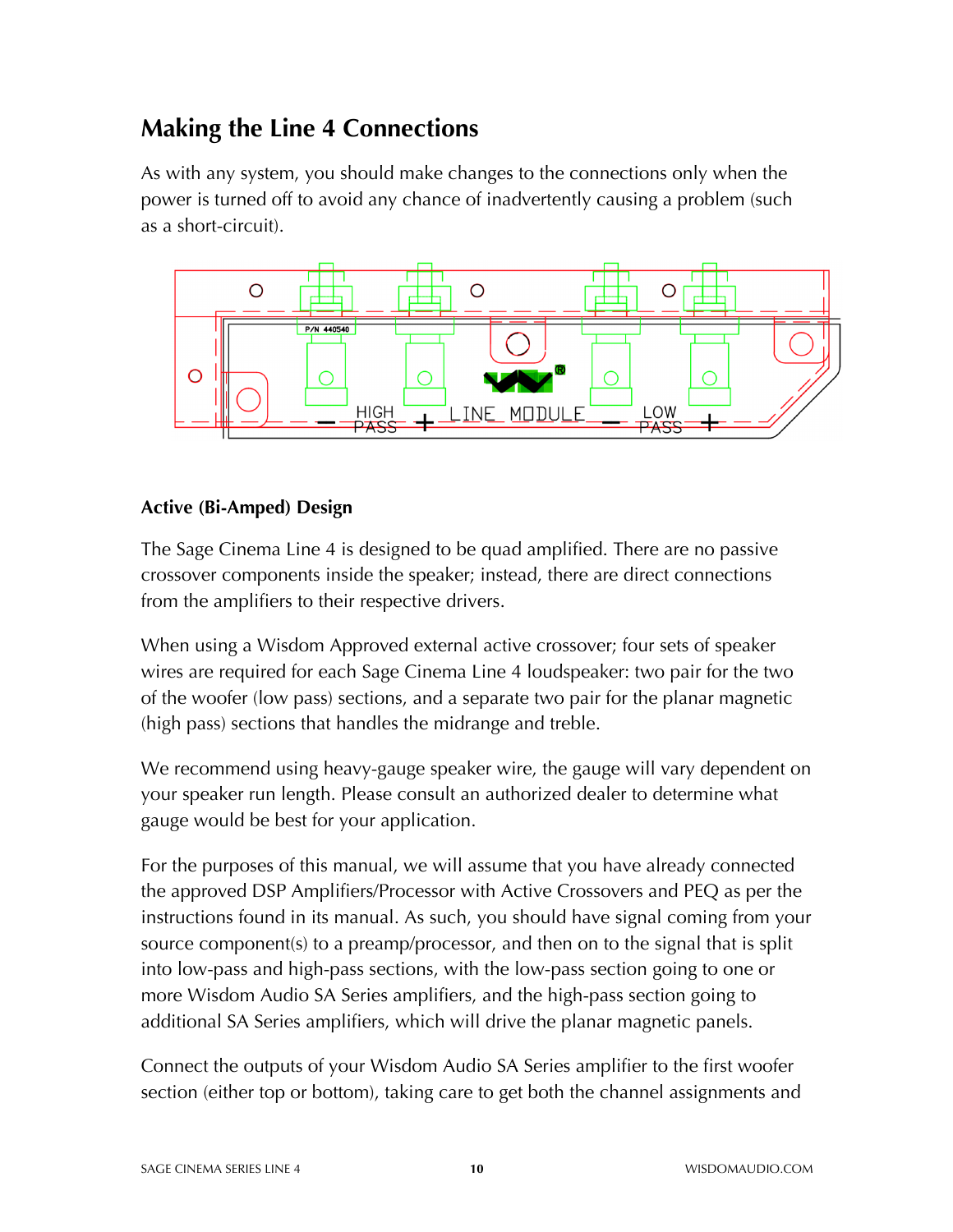the polarity correct. Connect the positive (+) terminal on the woofer amplifier to the positive (+) terminal for the Low Pass on the loudspeaker; like- wise, connect the negative (–) terminal on the woofer amplifier to the Low Pass terminal on the loudspeaker, respectively.

Repeat this process for the High Pass section of the first Line module.

The subsequent, multiple Line modules are wired in parallel, using jumpers (not supplied by Wisdom) to connect the top set of connections of one module to the bottom set of connections on the next.

# **The Line 4 and Subwoofers**

All **Sage Cinema Series** loudspeakers are optimized for use with subwoofers, with a crossover of 80 Hz. (This is the most common frequency below which subwoofers are used.)

When properly installed in the wall, your Line 4 has inherently a response to 80 Hz, without the common "bass bump" that characterizes most in-wall speakers and is placed there to yield the impression of "more bass" than there really is. This makes it easy to blend seamlessly with a high-quality subwoofer such as one of Wisdom Audio's Regenerative Transmission Line™ (RTL™) subwoofers.

You should set up your surround processor for a crossover of 80 Hz and set the Line 4 speakers as "Small" in the speaker setup portion of your processor's setup menu. Doing so ensures that all content below 80 Hz is directed to the subwoofer(s) for reproduction.

# **Care and Maintenance**

To remove dust from the front of your Line 4, use a feather duster or a lint-free soft cloth.

To remove stubborn dirt and fingerprints from the grille, we recommend isopropyl alcohol and a soft cloth. Lightly dampen the cloth with alcohol first and then clean the grille of the Line 4 with the cloth. Do not use excessive amounts of alcohol – there is no need for the cloth to be wet; merely damp is better.

Never attempt to clean the drivers themselves.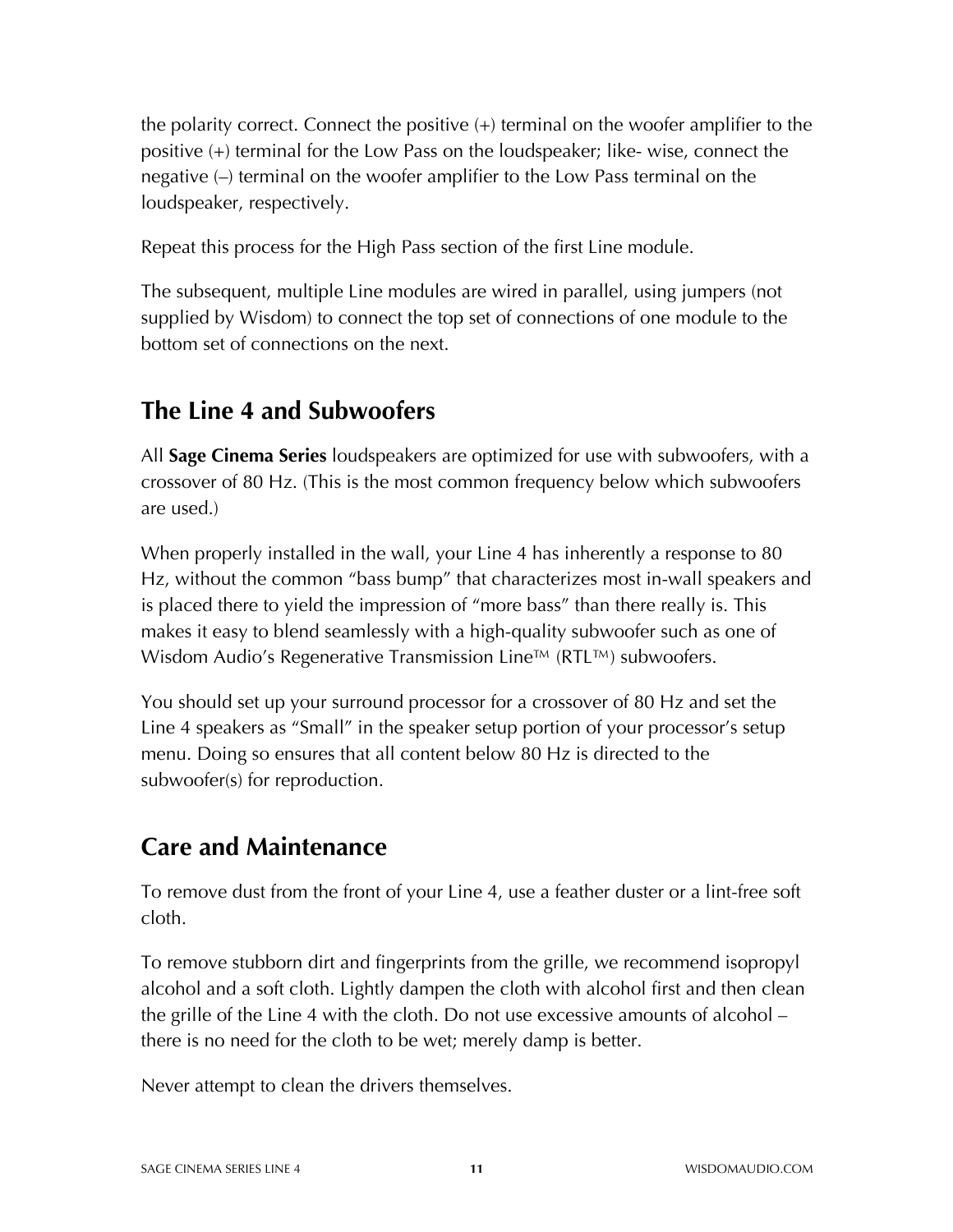### **Caution!**

**Do not touch the surface of the planar magnetic drivers, under any circumstances**. The thin film has been carefully pre-tensioned at the factory; any subsequent contact can only damage it.

### **North American Warranty**

### **Standard Warranty**

When purchased from and installed by an authorized Wisdom Audio dealer, Wisdom Audio loudspeakers are warranted to be free from defects in material and workmanship under normal use for a period of 10 years from the original date of purchase.

Furthermore, the transducers ("drivers") in your Wisdom Audio speakers are warranted to be free from defects in material and workmanship under normal use for a period of 10 years from the original date of purchase.

### **Harsh Conditions Use**

Wisdom Audio loudspeakers are designed for installation and operation in environmentally controlled conditions, such as are found in normal residential environments. When used in harsh conditions such as outdoors or in marine applications, the warranty is three years from the original date of purchase.

During the warranty period, any Wisdom Audio products exhibiting defects in materials and/or workmanship will be repaired or replaced, at our option, without charge for either parts or labor, at our factory. The warranty will not apply to any Wisdom Audio products that has been misused, abused, altered, or installed and calibrated by anyone other than an authorized Wisdom Audio dealer.

Any Wisdom Audio product not performing satisfactorily may be returned to the factory for evaluation. Return authorization must first be obtained by either calling or writing the factory prior to shipping the component. The factory will pay for return shipping charges only if the component is found to be defective as mentioned above. There are other stipulations that may apply to shipping charges.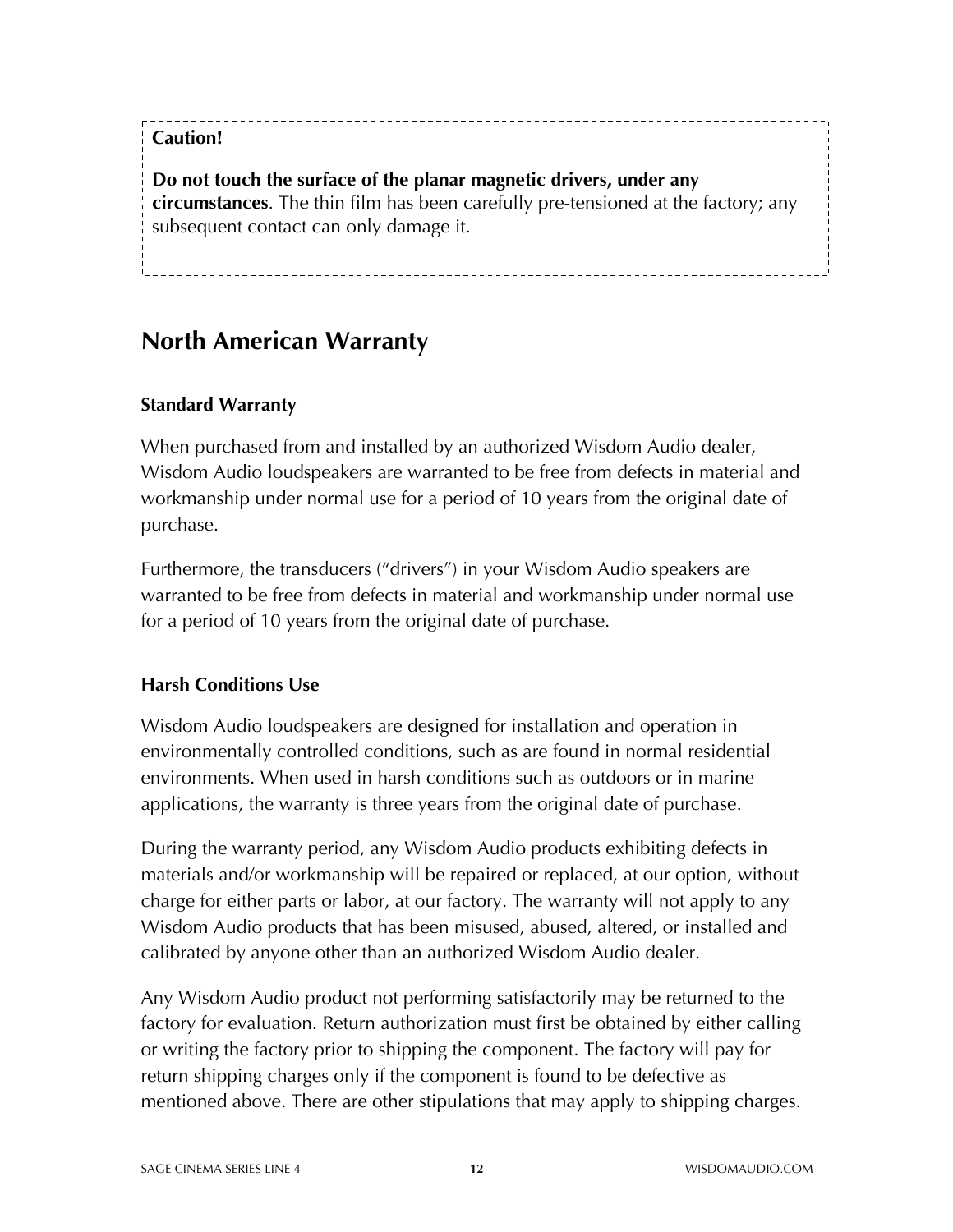There is no other express warranty on Wisdom Audio products. Neither this warranty nor any other warranty, express or implied, including any implied warranties of merchantability or fitness, shall extend beyond the warranty period. No responsibility is assumed for any incidental or consequential damages. Some states do not allow limitations on how long an implied warranty lasts and other states do not allow the exclusion or limitation of incidental or consequential damages, so the above limitation or exclusion may not apply to you.

This warranty gives you specific legal rights, and you may also have other rights, which vary from state to state. This warranty is applicable in the United States and Canada only. Outside of the U.S. and Canada, please contact your local, authorized Wisdom Audio distributor for warranty and service information.

# **Obtaining Service**

We take great pride in our dealers. Experience, dedication, and integrity make these professionals ideally suited to assist with our customers' service needs.

If your Wisdom Audio loudspeaker must be serviced, please contact your dealer. Your dealer will then decide whether the problem can be remedied locally, or whether to contact Wisdom Audio for further service information or parts, or to obtain a Return Authorization. The Wisdom Audio Service Department works closely with your dealer to solve your service needs expediently.

**IMPORTANT:** Return authorization must be obtained from Wisdom Audio's Service Department BEFORE a unit is shipped for service.

It is extremely important that information about a problem be explicit and complete. A specific, comprehensive description of the problem helps your dealer and the Wisdom Audio Service Department locate and repair the difficulty as quickly as possible.

A copy of the original bill of sale will serve to verify warranty status. Please include it with the unit when it is brought in for warranty service.

**WARNING:** All returned units must be packaged in their original packaging, and the proper return authorization numbers must be marked on the outer carton for identification. Shipping the unit in improper packaging may void the warranty, as Wisdom Audio cannot be responsible for the resulting shipping damage.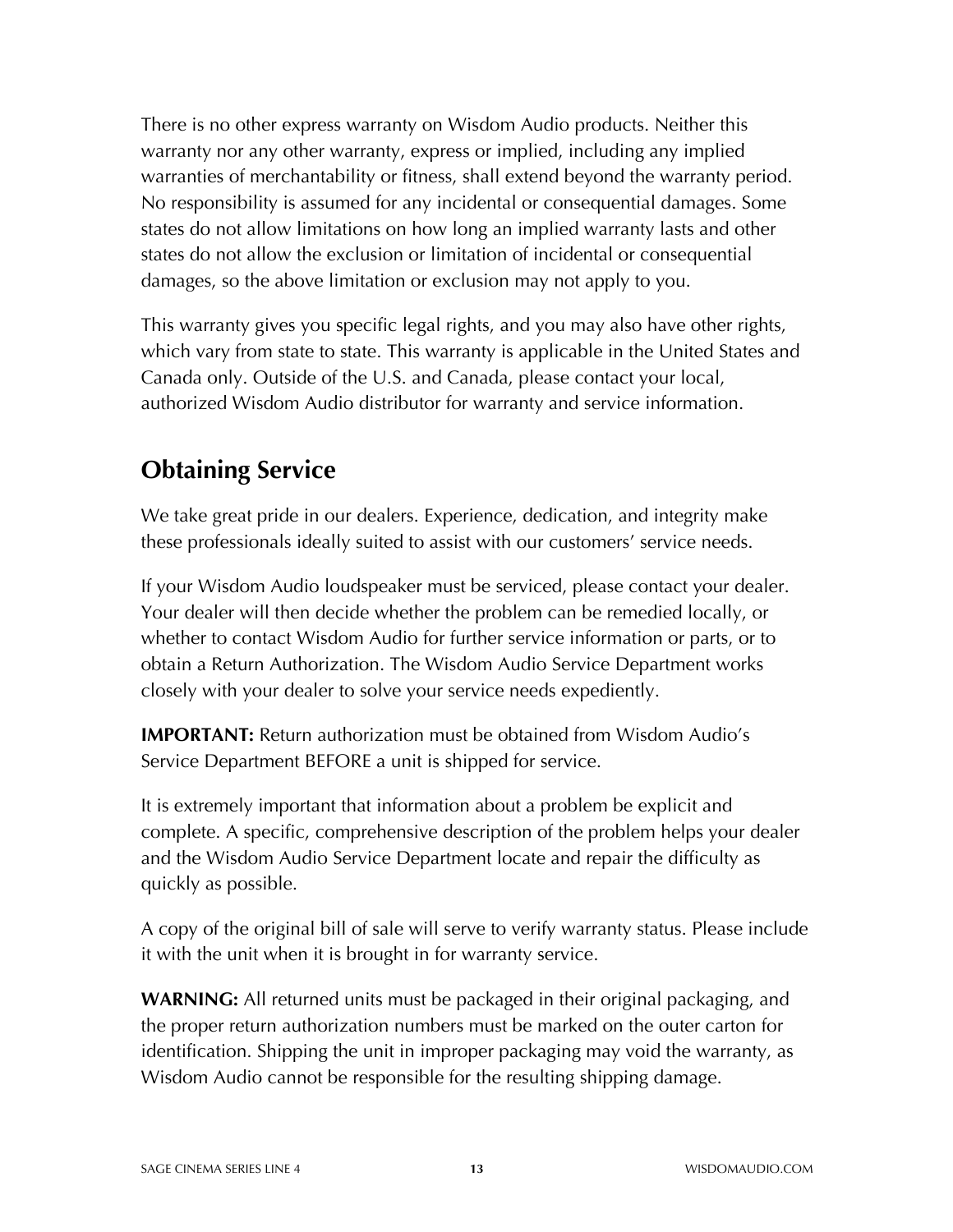Your dealer can order a new set of shipping materials for you if you need to ship your loudspeaker and no longer have the original materials. There will be a charge for this service. We strongly recommend saving all packing materials in case you need to ship your unit someday.

If the packaging to protect the unit is, in our opinion or that of our dealer, inadequate to protect the unit, we reserve the right to repackage it for return shipment at the owner's expense. Neither Wisdom Audio nor your dealer can be responsible for shipping damage due to improper (that is, non-original) packaging.

### **Specifications**

All specifications are subject to change at any time to improve the product.

- **Number of required amplifier channels:** 4
- **Frequency response:**  $60Hz 20kHz \pm 2dB$  relative to the target curve
- **Impedance, planar section:** 2.5Ω
- **Impedance, woofer section:** 4Ω
- **Sensitivity:** 95 dB/2.83V/1m
- **Power handling, peak:** >1000w
- **Dimensions:** See appropriate dimensions drawings on next page
- **Shipping weight, each:** 168 lbs. (76 kg)
- **Net weight, each:** 148 lbs. (67 kg)

For more information, see your Wisdom Audio dealer or contact:

#### **Wisdom Audio**

1572 College Parkway, Suite 164 Carson City, NV 89706 wisdomaudio.com information@wisdomaudio.com (775) 887-8850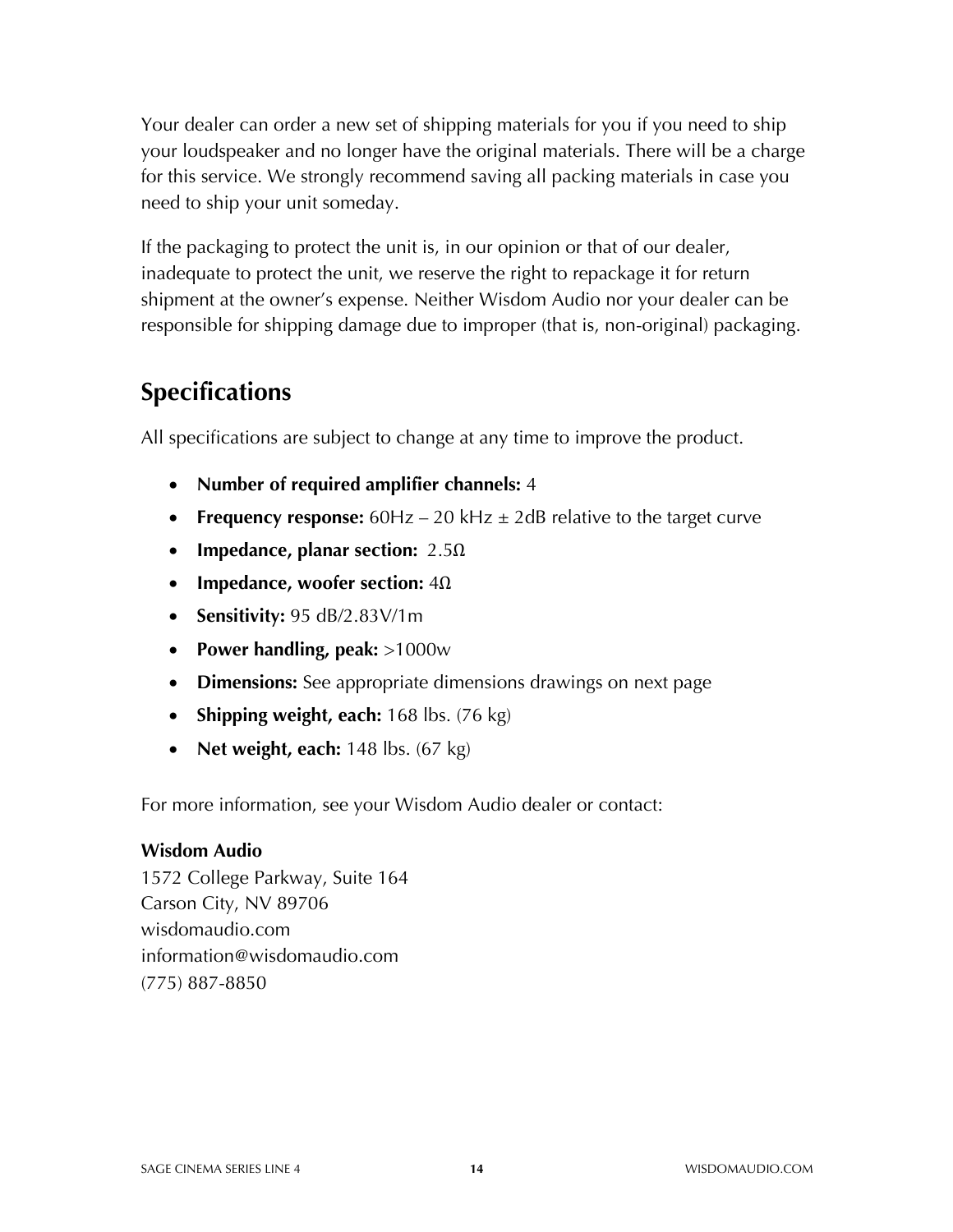### **Line 4 Dimensions**